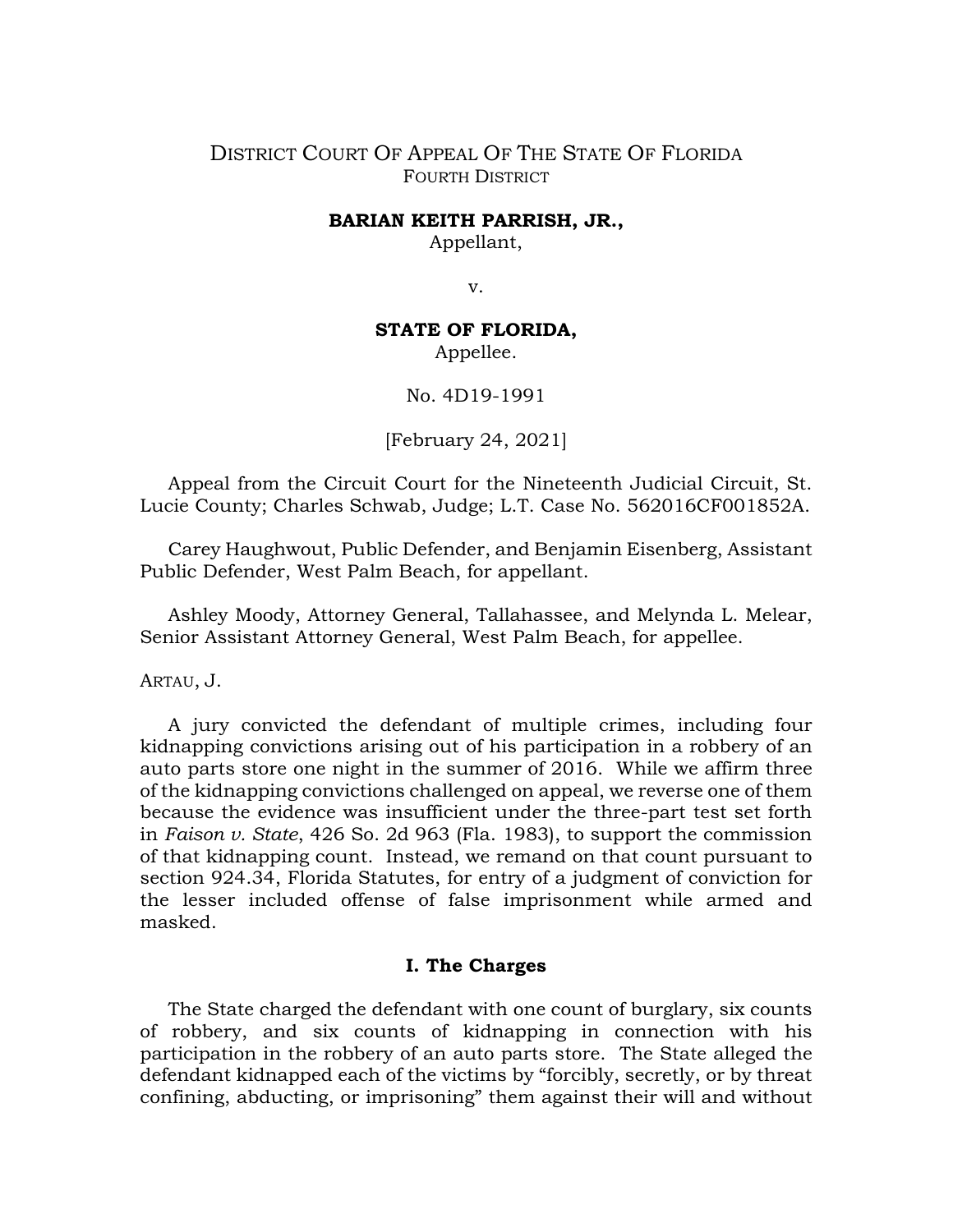lawful authority with the intent to "[c]ommit or facilitate [the] commission of" the underlying burglary and robberies, in violation of section 787.01(1)(a)2., Florida Statutes (2015).

The evidence presented at trial primarily centered on the issue of identity—whether the defendant was one of the perpetrators of the crimes. However, because the evidence presented to the jury established the defendant's participation in these crimes beyond a reasonable doubt, our focus is on the manner in which these crimes were committed.

Shortly before the auto parts store closed on the evening in question, three masked gunmen entered the store. Three employees, including the manager, and three customers were in the store at the time. One of the gunmen approached the manager, who was assisting a customer, pressed a gun to the back of the manager's head, and ordered everyone to get on the ground. The manager and two customers near him complied with the gunman's directive and got down on the ground.

The gunman grabbed the manager by his shirt and led him to the back of the store to open the safe. The gunman and the manager encountered another employee taking out the trash in the back of the store. The gunman yelled for this employee to get down. After the employee complied, the gunman took his wallet and cell phone.

Meanwhile, the other two gunmen, one of whom was the defendant, remained with the two customers and one of the employees. When this employee refused to comply with the gunmen's commands, one of the gunmen grabbed him by the collar, threw him back down on the floor, and dragged him by his belt to the middle of the store. After violently dragging the employee into compliance, the employee and the two customers acquiesced to the gunmen's commands to crawl to a room in the back of the store where they were held at gunpoint so they could not be seen through the storefront's transparent glass. At some point during this ordeal, the gunmen went through each of the victims' pockets and took their valuables, including jewelry, money, credit cards, cellphones, and car keys.

The manager was still with the first gunman at the safe when the employee and two customers finished their crawl on the floor to the back of the store. The third customer in the store at the time was found by one of the gunmen in an area away from the others towards the back of the store. This customer was ordered to turn over his valuables but was not forced at gunpoint to crawl to the back of the store.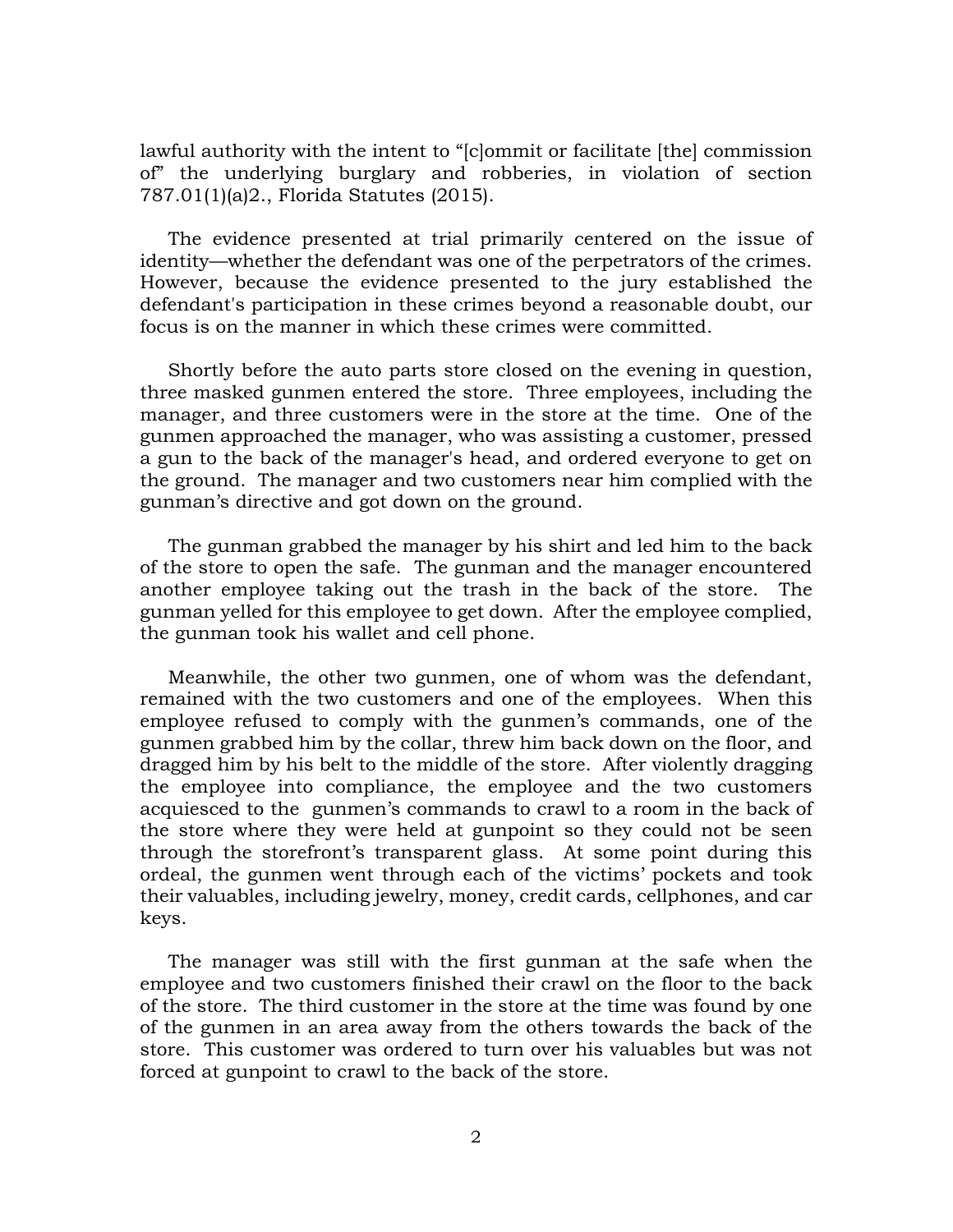After the gunmen had taken all the money from the back safe as well as a black box located near the safe, one of the gunmen took a chain from around the manager's neck and ordered him to return to the front of the store to open the cash registers. Once the three gunmen had retrieved all the money from the cash registers, as well as the manager's valuables, including his cellphone, credit cards, keys and \$200 in cash, they left the store through the front entrance.

The manager immediately locked the front doors and called 911.

### **II. Defense Motion for Judgments of Acquittal**

At the close of the State's case, defense counsel moved for judgments of acquittal on the kidnapping charges. Defense counsel argued that the State's evidence failed to satisfy the *Faison* test for determining whether the victims' confinement during the burglary and robberies was sufficient to constitute the separate crime of kidnapping. Specifically, defense counsel argued the confinement and movement of the victims during the criminal episode was inherent "to the act of robbery." Defense counsel further argued no hostages were taken during the criminal episode and the victims were never locked in a room evidenced by the fact that their confinement ceased when the accompanying crimes ended.

The trial court denied defense counsel's motion as it related to the four kidnapping counts on appeal. The trial court specifically found the evidence did not satisfy the *Faison* test as to the two kidnapping counts involving the employee first encountered by a gunman while taking out the trash in the back of the store as well as the customer encountered by a gunman towards the back of the store. As a result, the trial court submitted those two counts to the jury only as false imprisonment counts.

On the remaining four kidnapping counts, the trial court found sufficient evidence existed of confinement and movement of those victims away from the storefront's transparent glass to make the underlying felonies easier to commit and lessen the risk that the commission of the crimes would be detected by "the outside world." Accordingly, the trial court submitted those four kidnapping counts to the jury, which returned guilty verdicts on each.

### **III. The Supreme Court's** *Faison* **Test**

Several decades ago, in *Mobley v. State*, 409 So. 2d 1031, 1034 (Fla. 1982), which was the first case from our supreme court construing Florida's new kidnapping statute—section 787.081(1)(a)2.—the court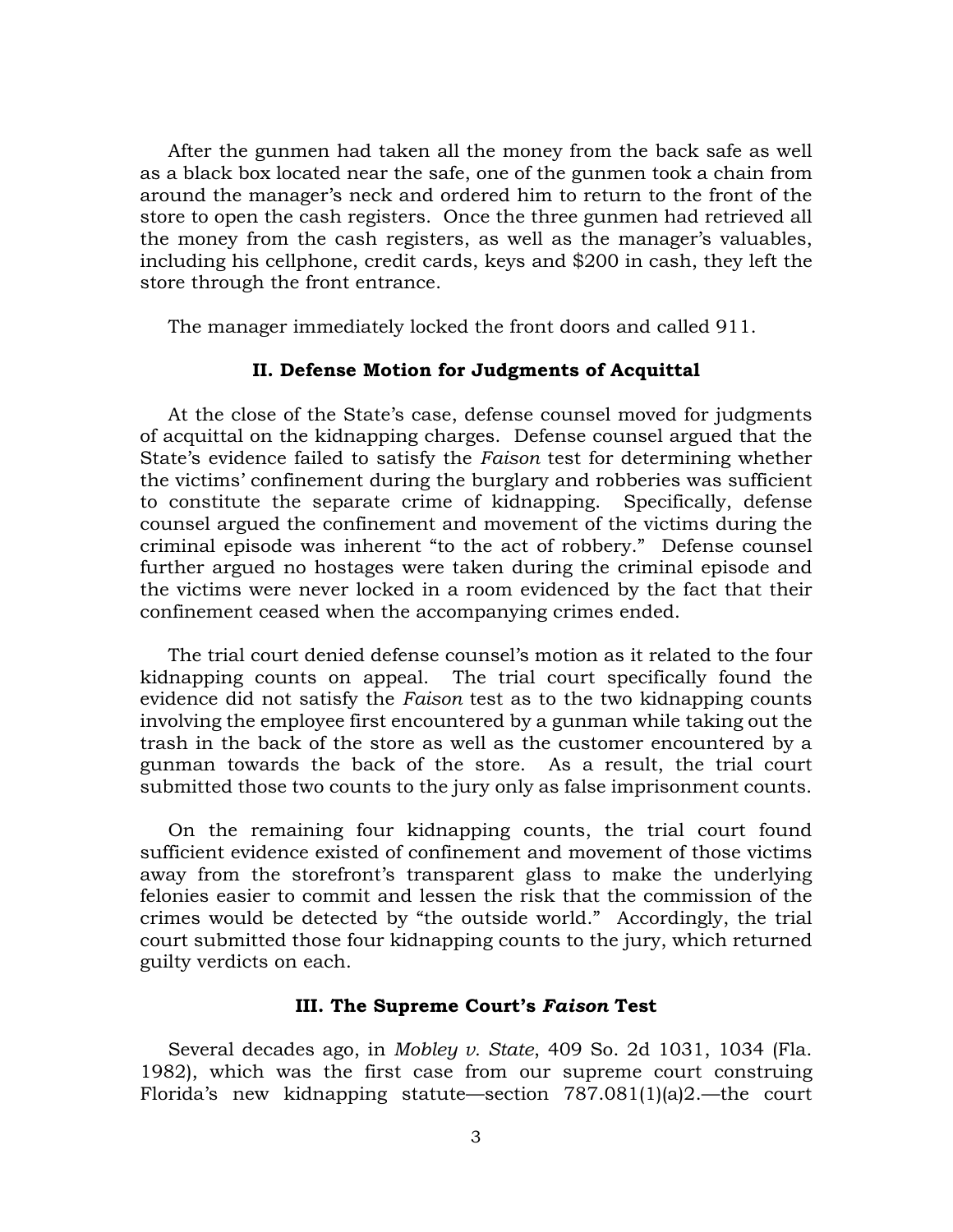addressed its concern that the statute could result in "any criminal transaction which inherently involves the unlawful confinement of another person, such as robbery or sexual battery," also being a kidnapping. Thereafter, the supreme court in *Faison* chose to adopt a three-part test for determining when confinement during the commission of another felony will be sufficient to constitute the separate offense of kidnapping. 426 So. 2d at 965-66. Under the *Faison* test, the confinement necessary to support a kidnapping alleged to have facilitated the commission of another felony:

(a) Must not be slight, inconsequential and merely incidental to the other crime [prong 1];

(b) Must not be of the kind inherent in the nature of the other crime [prong 2]; and

(c) Must have some significance independent of the other crime in that it makes the other crime substantially easier of commission or substantially lessens the risk of detection [prong 3].

*Id.* at 965.

A few years later, in *Ferguson v. State*, 533 So. 2d 763, 764 (Fla. 1988), the supreme court applied the *Faison* test in the context of a case on appeal from this court involving a kidnapping committed to facilitate a robbery. In *Ferguson*, after the robbery of a fast-food restaurant was complete, the defendant forced the manager and three employees at gunpoint outside the store and into a restroom located in the rear of the store. *Id.* The defendant told the victims to stay inside the restroom as he made his escape. *Id.* However, the case did not turn on whether the confinement ceased when the accompanying crime ended. Nothing in the supreme court's opinion in *Ferguson*, or this court's underlying opinion in that case, indicated the door to the restroom was in any way locked or barricaded by the defendant. *Id.*; *Ferguson v. State*, 519 So. 2d 747, 747 (Fla. 4th DCA 1988). Nonetheless, the supreme court determined the confinement of the victims was sufficient to meet the definition of kidnapping under *Faison's* three-part test. *Ferguson*, 533 So. 2d at 764. Specifically, the supreme court explained:

First, the movement was not slight, inconsequential, or incidental to the robbery because the victims were *forced* out of the restaurant *at gunpoint* and into a restroom located in the rear. Second, the asportation was not inherent in the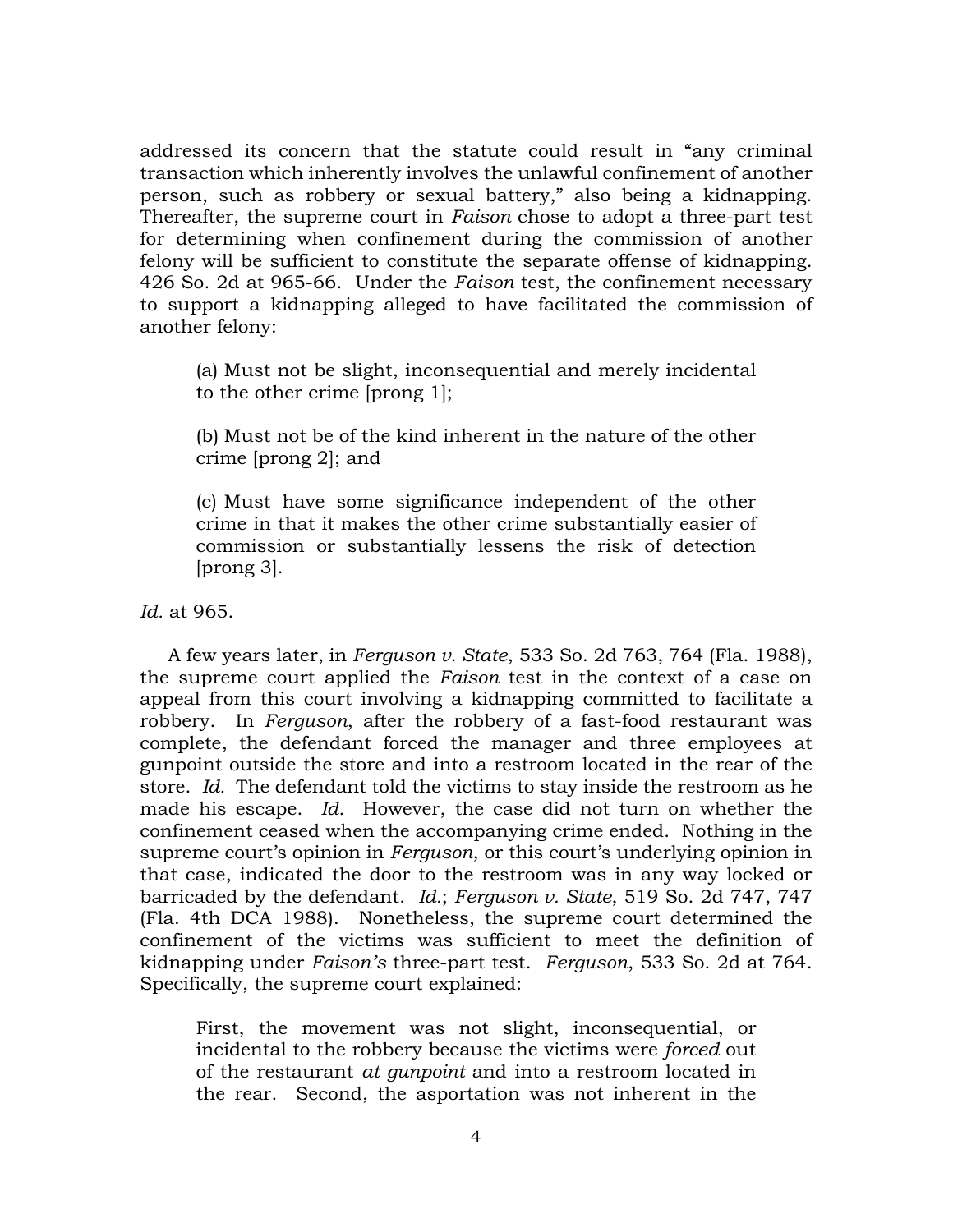nature of the crime because the robbery could have been committed on the spot without any movement whatsoever. Third, the confinement was intended to make it more difficult for the victims to identify the perpetrator and immediately call for help.

*Id.* (emphasis added). In reaching those conclusions, the supreme court observed:

The duration of the confinement is not an integral part of the test even though it may bear on whether the confinement was slight or inconsequential. Moreover, the determination of whether the confinement makes the other crime substantially easier of commission or substantially lessens the risk of detection does not depend upon the accomplishment of its purpose. The question is whether the initial confinement was intended to further either of these objectives.

*Id.* In affirming the kidnapping convictions, the supreme court approved of this court's opinion, and disapproved of the manner in which the First District had applied the *Faison* test in *Chaney v. State*, 464 So. 2d 1261 (Fla. 1st DCA 1985). *Ferguson*, 533 So. 2d at 764-65. As the supreme court explained, the First District in *Chaney* had held facts substantially similar to those at issue in *Ferguson* to have been insufficient to support a separate kidnapping of an employee forced at gunpoint into a barricaded bathroom at the conclusion of a robbery. *See id.* at 764 (summarizing facts in *Chaney*).

In *Walker v. State*, 604 So. 2d 475, 476-77 (Fla. 1992), the supreme court again applied the *Faison* test in the context of a case involving an alleged kidnapping committed to facilitate the robbery of a convenience store. The facts relevant to the *Faison* analysis, as summarized by the supreme court in *Walker*, were as follows:

At approximately 9:30 p.m., [the defendant] entered a convenience store. After taking money from the cash register and from a customer, [the defendant] ordered all four of the occupants of the store to go to the back of the store and lie on the floor. Three individuals moved a distance of thirty to forty feet *but did not lie down*. The fourth individual moved a distance of ten feet after [the defendant] threatened to shoot him. [The defendant] immediately left the store, and the clerk locked the door to the store and called the police.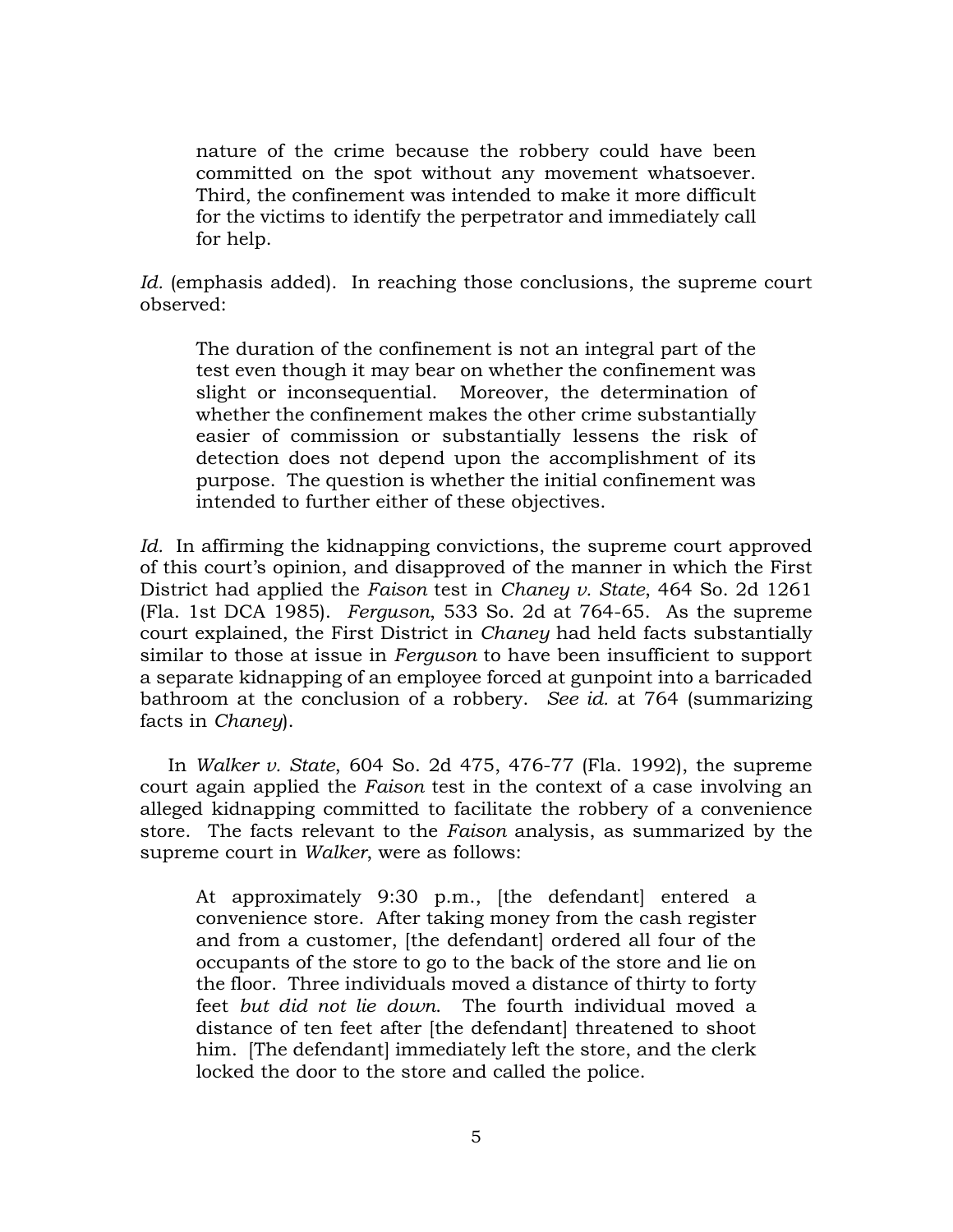*Id.* at 476 (emphasis added). The supreme court determined the evidence in *Walker* was insufficient to meet the *Faison* test's first prong because "[t]he limited movement and confinement of the four occupants within the interior of the store were not significant." *Id.* at 477. The supreme court also noted that "the facts relied upon to support the kidnapping occurred within a matter of seconds." *Id.*

In *Berry v. State*, 668 So. 2d 967, 968-69 (Fla. 1996), the supreme court once again applied the *Faison* test in the context of a case, again on appeal from this court, involving kidnapping committed as part of a home invasion robbery. The defendant and "several other individuals" entered an apartment and robbed the resident and his friend at gunpoint. *Id.* at 968. The friend's hands were "tied behind his back with a hanger and his feet were tied together with a telephone cord." *Id.* The friend was then "made to kneel down with his chest over a dining room chair" while "the robbers forced [the resident] to walk from room to room of the apartment to show them where valuable items were located." *Id.* When the robbery was complete, the resident's hands were tied behind his back and his legs were tied to his hands, "leaving him face down on the floor." *Id.* The defendant and his fellow perpetrators "left the apartment without untying the two men." *Id.* The resident "freed himself shortly thereafter and, after leaving the apartment to call the police, returned and untied" his friend. *Id.*

The supreme court approved this court's decision affirming the defendant's kidnapping convictions and disapproved the first district's decision in *Brinson v. State*, 483 So. 2d 13 (Fla. 1st DCA 1985), involving substantially similar facts, and with which this court had certified conflict. *Berry*, 668 So. 2d at 968, 970. While the supreme court concluded that the evidence presented in *Berry* met the *Faison* test, it made the following gratuitous observations regarding the *Faison* test's first prong:

We construe this prong to mean that there can be no kidnapping where the only confinement involved is the sort that, though not necessary to the underlying felony, is likely to naturally accompany it. For example, if [the defendant] and the others had confined the victims by simply holding them at gunpoint, or if the robbers had moved the victims to a different room in the apartment, closed the door, and ordered them not to come out, the kidnapping conviction could not stand. In both hypotheticals, any confinement accompanying the robbery would *cease naturally* with the robbery. By contrast, in this case the robbers left the scene of the robbery without untying the victims, thereby leaving them both in a precarious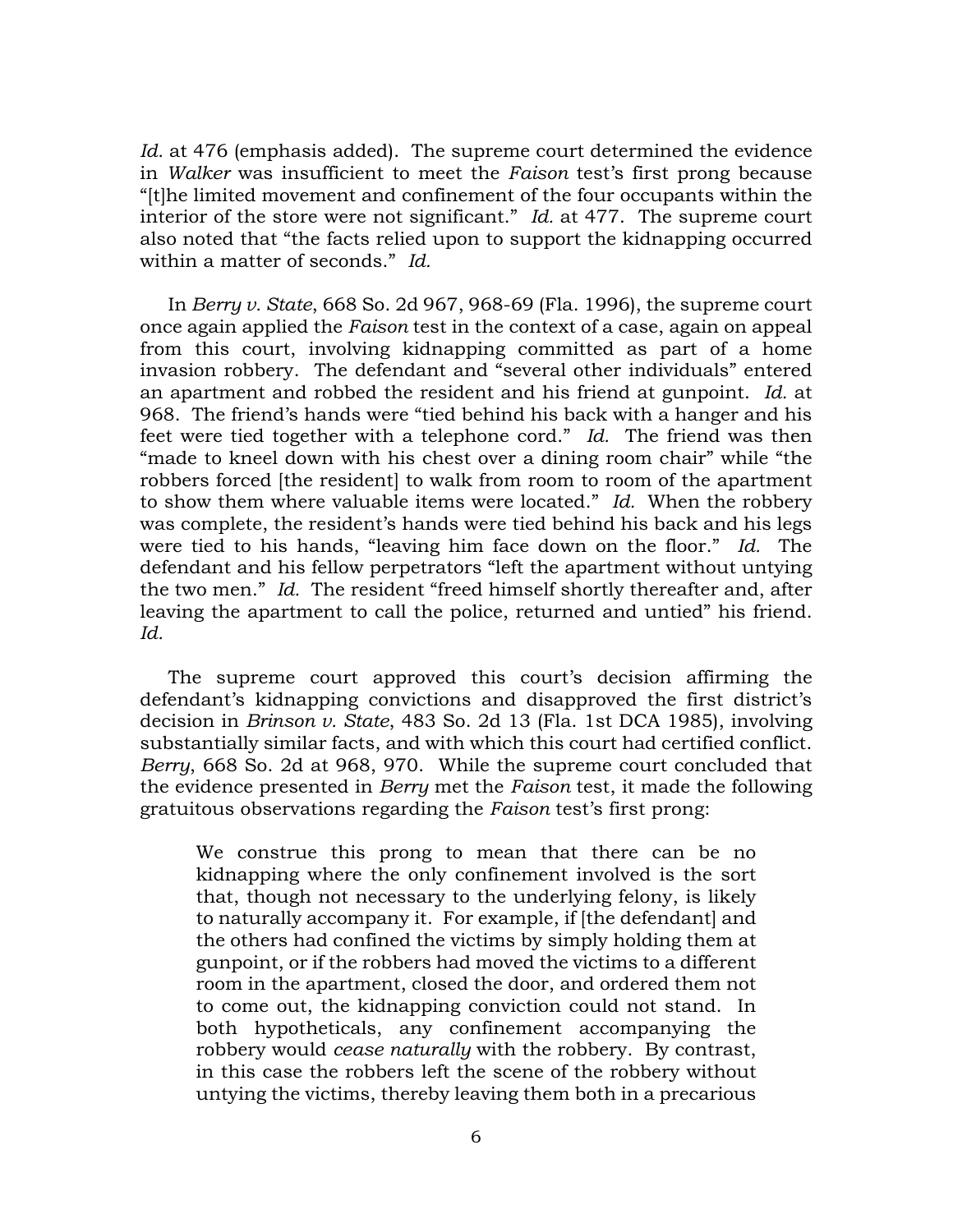and vulnerable state for a period beyond the robbery. Like the situation where the victim of a forcible felony is barricaded or locked in a room or closet, the confinement continued even after the robbery had ceased. This is not the sort of confinement that is incidental to robbery.

*Id.* at 969 (emphasis added).

As this court has explained:

[A] purely gratuitious [sic] observation or remark made in pronouncing an opinion and which concerns some rule, principle or application of law not necessarily involved in the case or essential to its determination is obiter dictum, pure and simple. While such dictum may furnish insight into the philosophical views of the judge or the court, *it has no precedential value*.

*Bunn v. Bunn*, 311 So. 2d 387, 389 (Fla. 4th DCA 1975) (emphasis added).

Thus, the hypotheticals discussed by the supreme court in *Berry* are dicta. They do not constitute part of the holding in that case. This is clear not only from the supreme court's statement that it was discussing "hypotheticals," *Berry*, 668 So. 2d at 969, but also from the supreme court having already determined in *Ferguson* that being placed in an unlocked and unbarricaded restroom at the conclusion of a robbery was sufficient confinement, separate from an underlying robbery, to support a kidnapping. *Ferguson*, 533 So. 2d at 764; *see also generally Puryear v. State*, 810 So. 2d 901, 905 (Fla. 2002) ("Where a court encounters an express holding from this Court on a specific issue and a subsequent contrary dicta statement on the same specific issue, the court is to apply our express holding in the former decision until such time as this Court recedes from the express holding.").

Although this court suggested in *Lewis v. State*, 50 So. 3d 86, 88 (Fla. 4th DCA 2010), that the supreme court's dicta in *Berry* could be read as adding a fourth prong—that a kidnapping should not stand if a "victim's confinement ceases when the accompanying crime ends"—to the threepart *Faison* test, the supreme court in *Berry* specifically declined to "revise the test in *Faison.*" *Berry*, 668 So. 2d at 970. The defendant in *Berry* had urged the supreme court to adopt two additional prongs to the *Faison* test, one of which would have required "a substantial break between the underlying felony and the kidnapping" to address the timing of the conclusion of a victim's confinement during or after an accompanying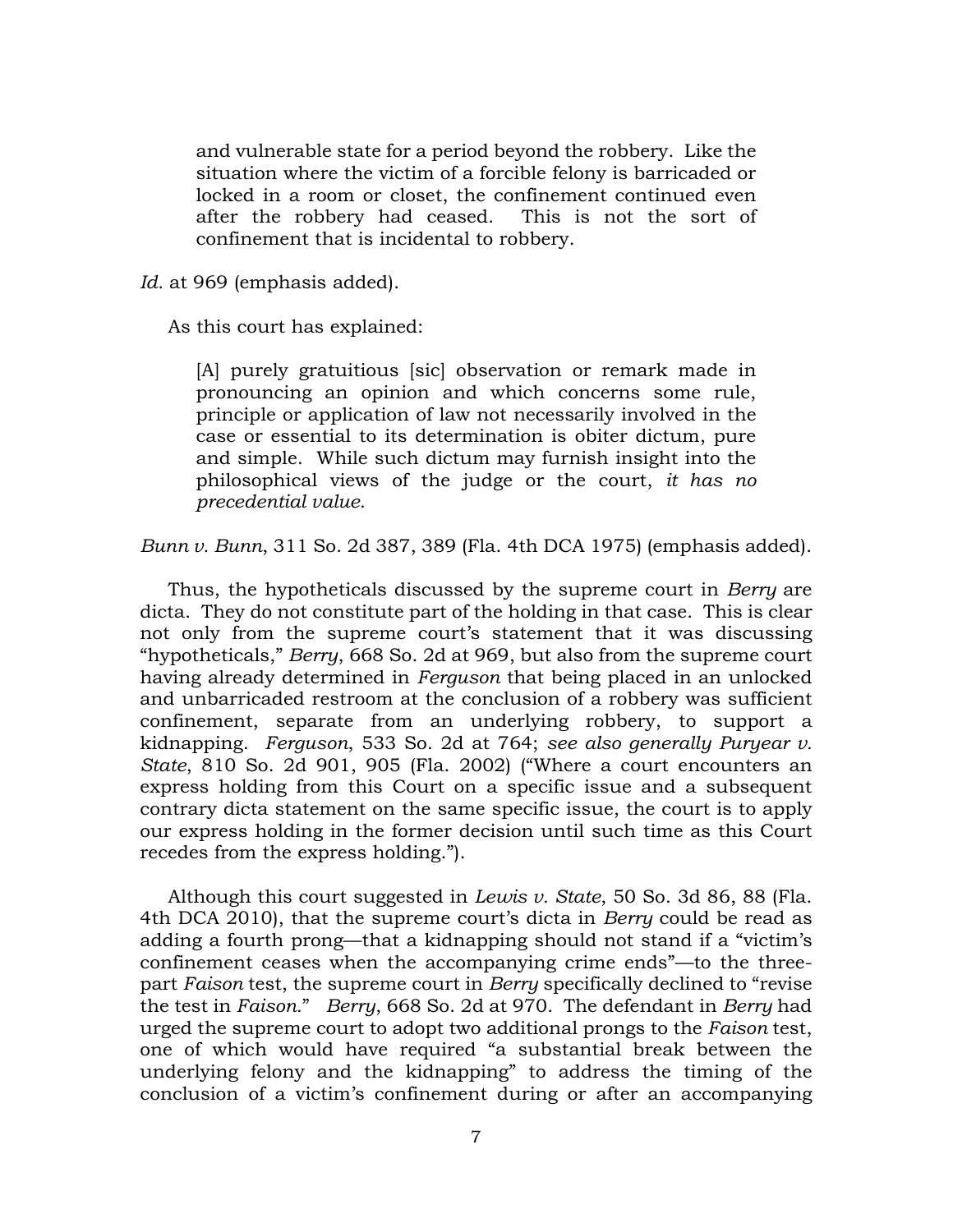crime. *Id.* In declining to revise the three-part test, the supreme court reasoned:

While we agree that the current test is not an easy one to apply, we attribute this difficulty not to the test itself but rather to the diverse factual situations to which it must be applied. We fail to see how adding two more prongs to the test would eliminate the problem. In any event, *these two additional elements would lead us to stray even further from the language of the statute. This we are not willing to do*.

*Id.* (emphasis added).

We are, likewise, unwilling to stray from the language of the statute. Therefore, our analysis will be limited to application of the *Faison* test which we are bound to apply.

### **IV.** *Faison* **Analysis**

The defendant argues on appeal that the state's evidence did not satisfy the *Faison* test's first and third prongs. To the extent the defendant argued in the trial court that the second prong of the *Faison* test was not met, he has abandoned that argument on appeal, obviating the need for us to address the sufficiency of the evidence to support that prong. *Cf. Whitted v. State*, 362 So. 2d 668, 670 n.2 (Fla. 1978) (declining to consider point argued below in support of motion to dismiss because defendant failed to raise it on appeal). Thus, we will limit our review to the disputed prongs.

In furtherance of his argument, the defendant asserts that the confinement and movement of the four kidnapping victims in this case the manager, the employee, and two of the customers—were incidental to the robberies and, quoting the *Berry* dicta, "cease[d] naturally" once the robberies were complete. In making this argument, the defendant relies not only on the *Berry* "hypotheticals," which he characterizes as being "on all fours" with the facts in his case, but also on the dicta in *Lewis.*

The defendant's reliance on the dicta in *Berry* and *Lewis* is misplaced. While this court repeated the dicta from *Berry* in *Lewis,* we never expanded the supreme court's *Faison* test. Any suggestion that another prong should be added to the test based on dicta in *Berry* from the hypotheticals discussed by the supreme court would have had to await an actual case involving the same facts that were hypothetically asserted. Moreover, *Lewis*'s repetition of the *Berry* dicta cannot comprise part of its holding because, if it did, *Lewis* would be in conflict with this court's prior decision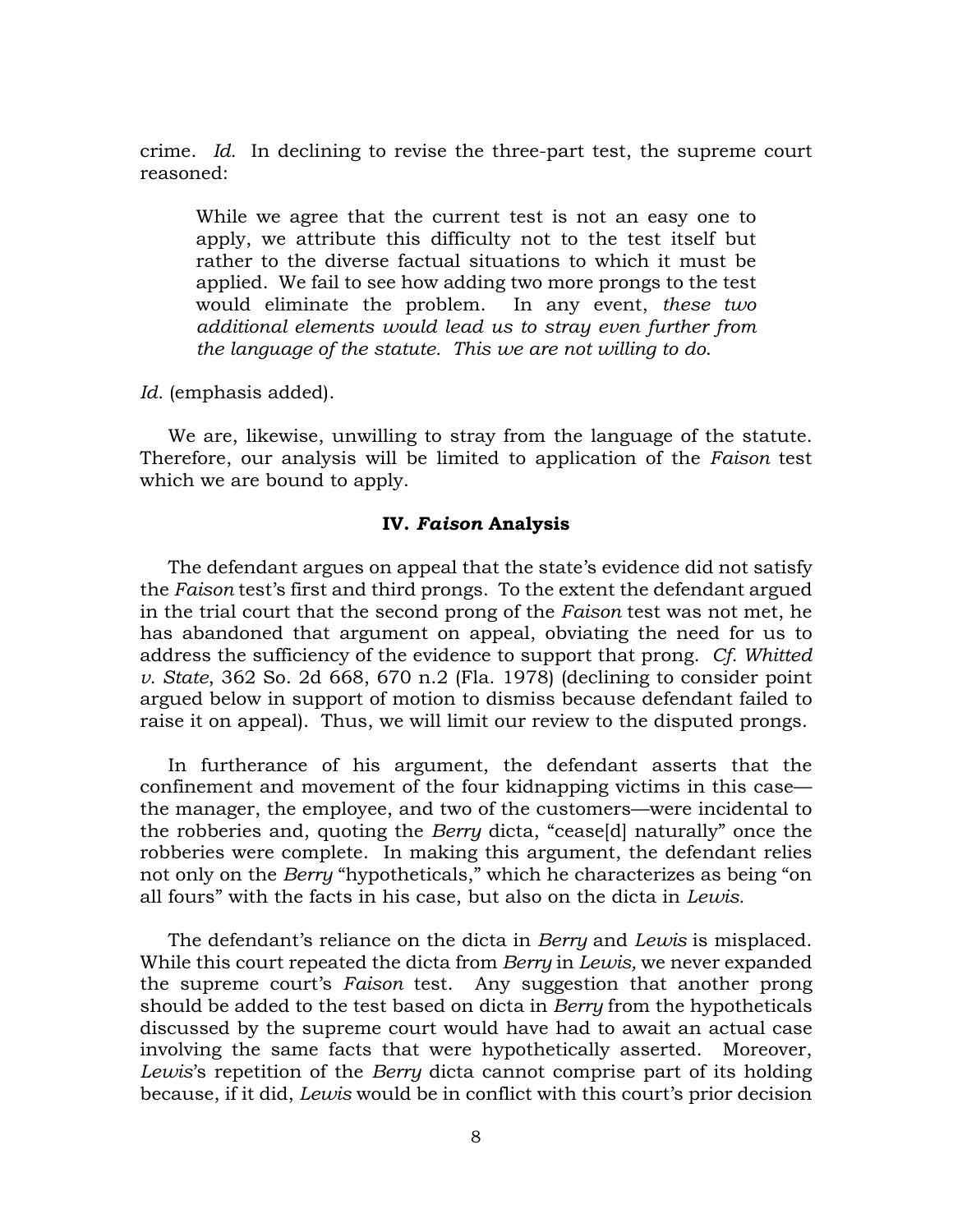in *Brown v. State*, 727 So. 2d 337, 338 (Fla. 4th DCA 1999), where the defendant's kidnapping conviction on facts substantially similar to those at issue in this case was upheld as meeting the test set forth in *Faison* without any additional prong.

*Brown* involved a robbery and burglary of a fast-food restaurant that "ultimately turned into a kidnapping." *Id.* "The defendant was found guilty with an accomplice of accosting an employee of the restaurant in its parking lot just after closing, whence they *forced* her back into the restaurant and into the office, in which they held her while they completed the robbery and burglary." *Id.* (emphasis added). We rejected the defendant's contention in that case that "the restraint and confinement of the employee was merely incidental to the robbery/burglary" and "affirm[ed] the kidnapping conviction as well as the robbery and burglary." *Id.*; *see also*, *e.g.*, *Panno v. State*, 517 So. 2d 129, 131 (Fla. 4th DCA 1987) (determining that, under *Faison*, the forced movement of two teenaged girls from outside their home into their home "on pain of being hurt," and after "*shov[ing] one of them to the ground on the way to the house*," was "not merely incidental to the burglary" facilitated by kidnapping the girls (emphasis added)).

*Johnson v. State*, 509 So. 2d 1237 (Fla. 4th DCA 1987), was another similar case where a convenience store clerk was made to hand over everything in the cash register at gunpoint. *Id.* at 1238. Thereafter, the clerk was "taken to a rear room" of the store and "ordered into a bathroom." *Id.* "The defendant barricaded the bathroom by tying shopping carts to the door in order to make it more difficult for the victim to escape." *Id.*  Upon hearing the defendant leave the store, the clerk "was able to open the door enough to squeeze her hand through, loosen the cord, and move the door sufficiently to escape." *Id.* While recognizing that application of the *Faison* test "continues to prove difficult in practice," *id.* at 1239, we concluded the facts in *Johnson* were sufficient to satisfy the test and affirmed the kidnapping conviction. *Id.* at 1240. In reaching this conclusion, we reasoned:

Forcing the victim into the backroom, and then into the bathroom, was not inherent in the nature of the completed robbery. The fact that she was not injured nor tied up does not make the movement and confinement less significant. Here, barricading the victim in the room, even for a brief time, was intended to, and did, facilitate the defendant's escape and lessen the risk of his detection.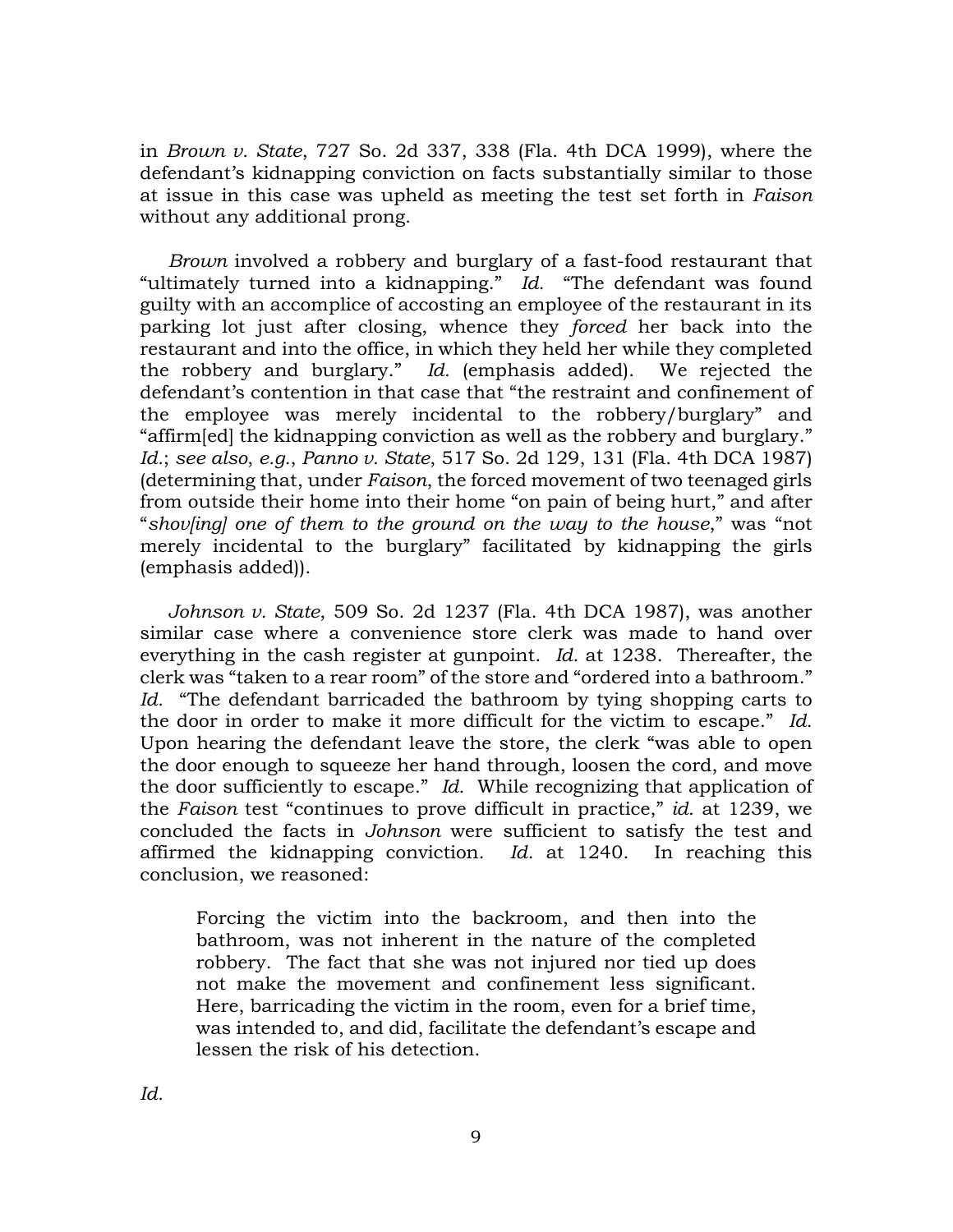In *Castro v. State*, 122 So. 3d 912, 914-15 (Fla. 4th DCA 2013), we also affirmed kidnappings committed during two separate liquor store robberies. *Id.* at 914. In concluding the confinement of the clerks in both robberies was sufficient to constitute kidnappings independent of the robberies, we emphasized that, according to *Berry*, "the first requirement of *Faison* did not require movement of the victim to constitute kidnapping." *Id.* (citing *Berry*, 668 So. 2d at 970). In distinguishing *Lewis*, we reasoned the victims in *Castro*, like the victims in *Berry*, were "left in a precarious position which made the crime substantially easier to commit and reduced the risk of detection." *Id.* at 915.

Applying the *Faison* test here, we conclude the confinement and movement of the employee who had been dragged on the floor by his belt before he was made to crawl to the room in the back of the store, and the two customers who were forced to crawl to the room in the back of the store or face the prospect of either being shot or violently dragged like the employee, was sufficient under *Faison*'s first and third prongs to support the defendant's convictions for kidnapping these victims.

The confinement of these victims was not "slight, inconsequential and merely incidental to" the underlying burglary and robberies because it was accomplished with "substantial force and violence" by virtue of these victims being made to crawl at gunpoint and threat of being violently dragged all the way to the back room in the store [prong 1]. *Faison*, 426 So. 2d at 966. Their movement and captivity were not merely incidental to the robbery or other accompanying crimes. The gunmen could have simply ordered them to the ground right where they found each victim and taken their belongings without violently dragging one of them and forcing the others to crawl at gunpoint under threat of being dragged to their room of captivity at the back of the store. Unlike the manager who was brought to the back room to empty the safe, the employee and two customers were not moved and confined in the back room for any reason that would be merely incidental to a burglary or robbery.

 The compelled crawling of these victims at gunpoint and under threat of being violently dragged as one of them was—to the room in the back of the store where they were held captive and kept out of public sight until after the completion of the burglary and robbery—distinguishes this case from other cases cited by defendant, including *Walker*, 604 So. 2d at 476- 77 (where the perpetrators ordered the victims to go to the back of the store and lie down but only moved a short distance towards the back of the store while refusing to lie down), *Wilcher v. State*, 647 So. 2d 1013 (Fla. 4th DCA 1994) (where the perpetrators simply "ushered" everyone to the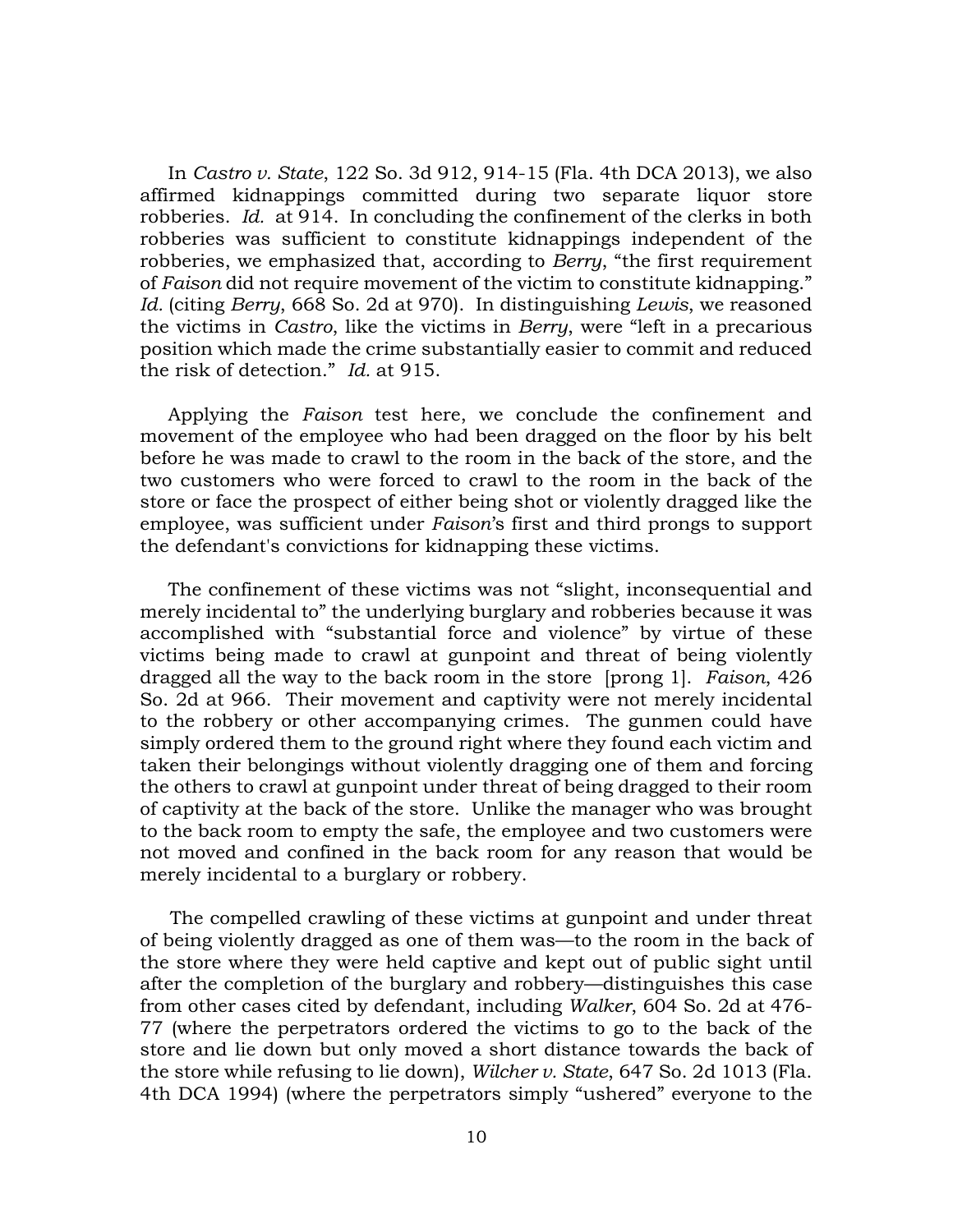back of the store and told everyone to lie down while they robbed the store), *Griffin v. State*, 705 So. 2d 572, 574 (Fla. 4th DCA 1998) (where the defendant's gun was never pointed at the child victim who simply followed her mother into an unlocked room at the back of the store), *Jackson v. State*, 436 So. 2d 1101, 1102 (Fla. 4th DCA 1983) (where the victim simply crossed over the threshold of an open door at gunpoint), *Lewis*, 50 So. 3d at 87-88 (where the perpetrator momentarily handcuffed the store manager and placed her in the bathroom so the perpetrator could lock the front door and return to move her to the front counter where he ordered her to lie down while she was being asked to divulge the combination code for the safe in furtherance of the attempted robbery), and *Orukotan v. State*, 85 So. 3d 542, 547 (Fla. 4th DCA 2012) (where "the confinement ceased *prior* to completion of the robbery" (emphasis added)).

We find the dissent's reliance upon our reversal of a false imprisonment conviction under a *Faison* analysis in *Russell v. State*, 874 So. 2d 1256, 1257-58 (Fla. 4th DCA 2004), to be misplaced. *Russell* relies almost exclusively on an abrogated case, *McCutcheon v. State*, 711 So. 2d 1286, 1288-89 (Fla. 4th DCA 1998), where we reversed a false imprisonment conviction based on *Faison*. *Russell*, 874 So. 2d at 1258 (citing *McCutcheon*, 711 So. 2d at 1289). In *State v. Smith*, 840 So. 2d 987, 989- 90 (Fla. 2003), our supreme court held that "[t]he *Faison* test is not applicable to false imprisonment convictions because the test was established for a particular element of the kidnapping statute that is not included in the false imprisonment statute." This holding abrogated cases where we had reversed false imprisonment convictions based on *Faison*. Therefore, our *Faison* analysis in both *Russell* and *McCutcheon* has no continuing viability post-*Smith*.

Here, the confinement by compelling the victims to crawl at gunpoint and under threat of being violently dragged to their captivity in the back room for the entirety of the ordeal had "significance independent of" the underlying burglary and robberies in that their movement and captivity was not in furtherance of completing the burglary and robbery, but instead were done to hold the victims in the room at the back of the store so that they would be away from the public view of the front windows, making these crimes "substantially easier" for the defendant to commit and "substantially lessen[ed his] risk of detection" [prong 3]. *Faison*, 426 So. 2d at 965.

Thus, we affirm the kidnapping convictions for the confinement and movement of these three victims. However, we conclude the confinement and movement of the manager during the burglary and robbery does not meet the *Faison* test. The manager was never made to crawl at gunpoint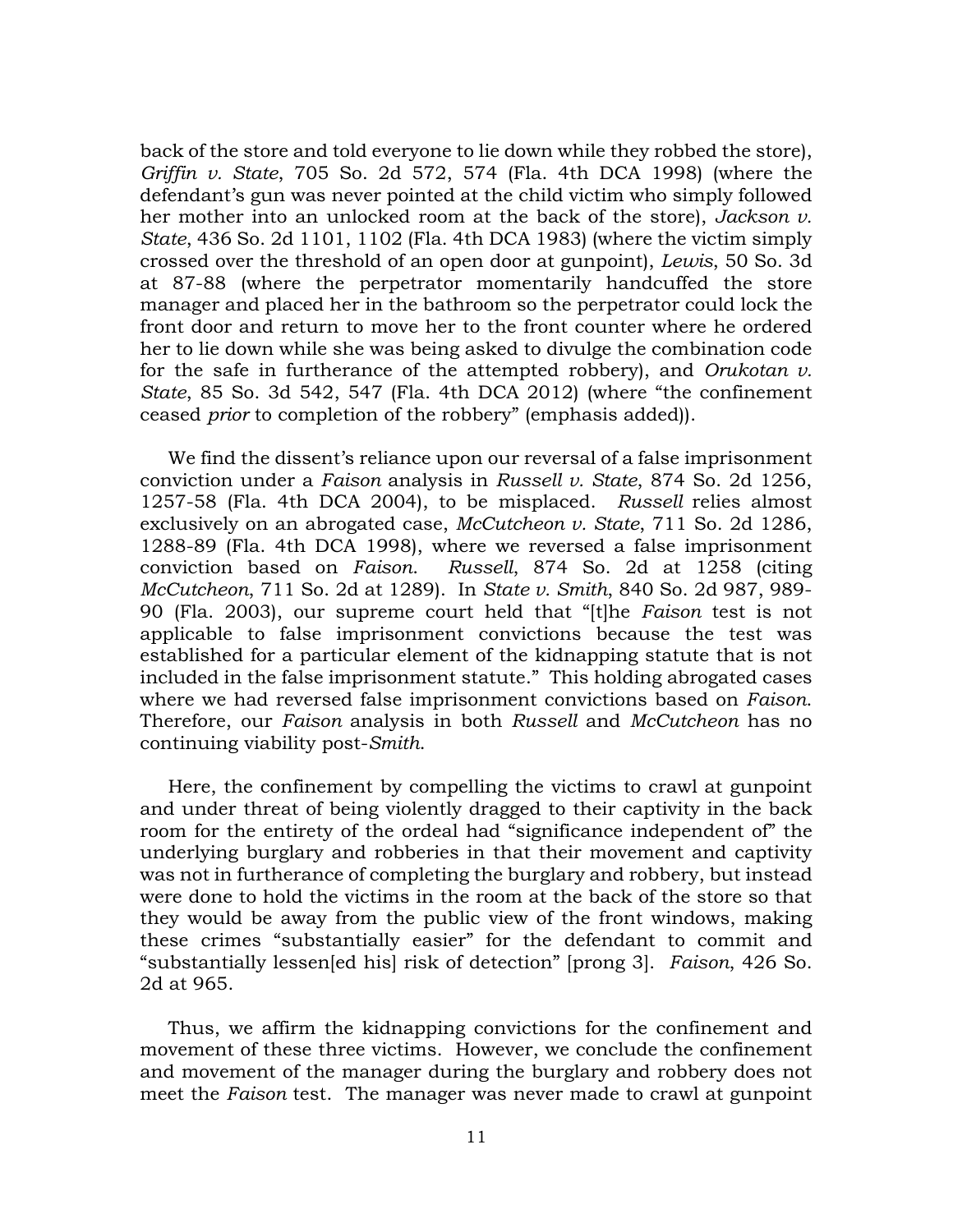and under violent threat to the back of the store independent of the robbery. The manager was moved to the back of the store to facilitate the robbery of the money in the safe and black box in the back room. The manager was also moved from the back of the store to the front of the store during the robbery to facilitate the robbery of the cash registers. This is precisely what the *Faison* test precludes—conviction for both a kidnapping and robbery when the criminal transaction inherently involved the unlawful confinement of another person incidental to the facilitating of the robbery. Here, the manager's confinement and compelled movement was limited to facilitating the robbery itself. We therefore reverse the defendant's conviction for kidnapping the manager.

Nonetheless, we are compelled by section 924.34, Florida Statutes, to remand for entry of a judgment of conviction and resentencing on the lesser included offense of false imprisonment while armed and masked. Section 924.34 provides:

When the appellate court determines that the evidence does not prove the offense for which the defendant was found guilty but does establish guilt of a lesser statutory degree of the offense or a lesser offense necessarily included in the offense charged, the appellate court *shall* reverse the judgment and direct the trial court to enter judgment for the lesser degree of the offense or for the lesser included offense.

§ 924.34, Fla. Stat. (2015) (emphasis added). "[W]hen all of the elements of a lesser offense have been determined by the jury, section 924.34 is a valid exercise of the legislative prerogative allowing appellate courts to direct a judgment for such an offense." *State v. Sigler*, 967 So. 2d 835, 844 (Fla. 2007).

All elements of false imprisonment were necessarily determined by the jury in this case to have been present as to the manager's confinement during the robbery. *See State v. Sanborn*, 533 So. 2d 1169, 1170 (Fla. 1988) ("[F]alse imprisonment is a necessarily lesser included offense of the crime of kidnapping."). Because "[t]he *Faison* test is not applicable to false imprisonment convictions" as held in *Smith*, 840 So. 2d at 989, a conviction for false imprisonment on the kidnapping count involving the store manager is not precluded. On remand, the trial court shall vacate the defendant's conviction for kidnapping the store manager, and shall, instead, enter judgment of conviction and resentencing on the lesser included offense of false imprisonment of the store manager while armed and masked.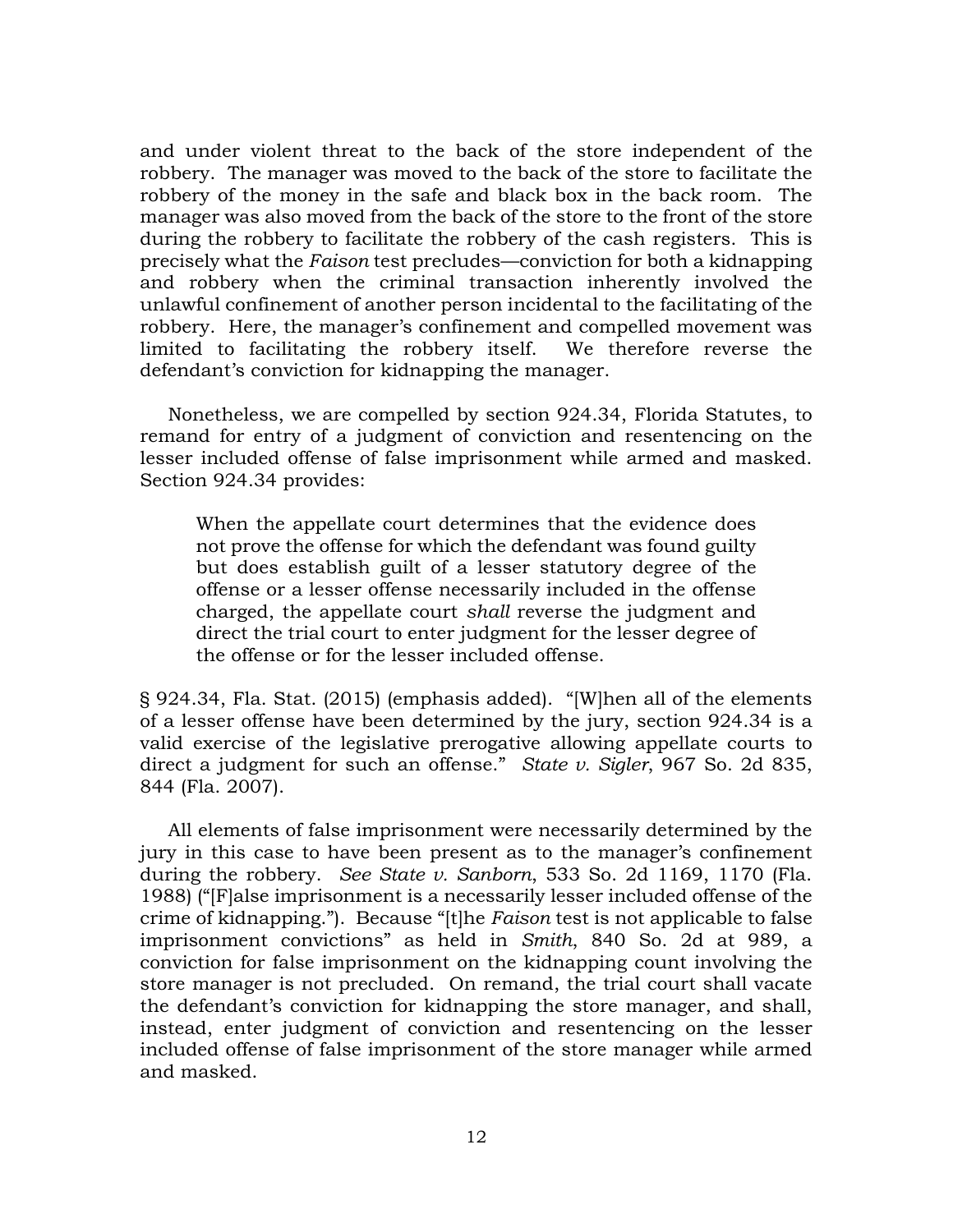*Affirmed in part, reversed in part, and remanded with instructions.*

GERBER, J., concurs.

WARNER, J., concurs in part and dissents in part with an opinion.

WARNER, J., concurring in part and dissenting in part.

While I agree that the kidnapping conviction based upon the manager's confinement should be reversed, I disagree that the other three kidnapping convictions satisfy the *Faison* test. As to those convictions, I would also reverse, and thus I dissent.

To briefly recap the facts surrounding the three kidnapping convictions, appellant was convicted of kidnapping two store customers who were ordered to crawl to the back of the store during the robbery. They were not tied up or restrained in any way. He was also convicted of kidnapping a store employee who was knocked to the floor, dragged to the center of the store at gunpoint, and then made to crawl to the back of the store with the rest of the customers.

*Walker v. State*, 604 So. 2d 475 (Fla. 1992), is analogous. There, Walker entered a convenience store and took money from the cash register and a customer. *Id.* at 476. He then ordered all four people in the store to go to the back of the store and lie on the floor. *Id.* Three of them moved thirty or forty feet to the back but did not lie down. *Id.* After Walker threatened the fourth victim with a gun, the victim moved ten feet. *Id.* Walker was convicted of kidnapping, but the supreme court held that the *Faison* test was not met:

We do not believe that the facts of this case fulfill the first prong of the *Faison* analysis. The limited movement and confinement of the four occupants within the interior of the store were not significant. *See Jackson v. State*, 436 So. 2d 1101 (Fla. 4th DCA 1983). Unlike in *Faison*, the victims were not dragged from room to room. They were not bound and blindfolded for half an hour as in *Marsh v. State*, 546 So. 2d 33 (Fla. 3d DCA 1989). They were not barricaded inside the bathroom like in *Johnson v. State*, 509 So. 2d 1237 (Fla. 4th DCA 1987), nor were they taken out of the store and put in the restroom located in the rear as in *Ferguson*. Further, the facts relied upon to support the kidnapping occurred within a matter of seconds.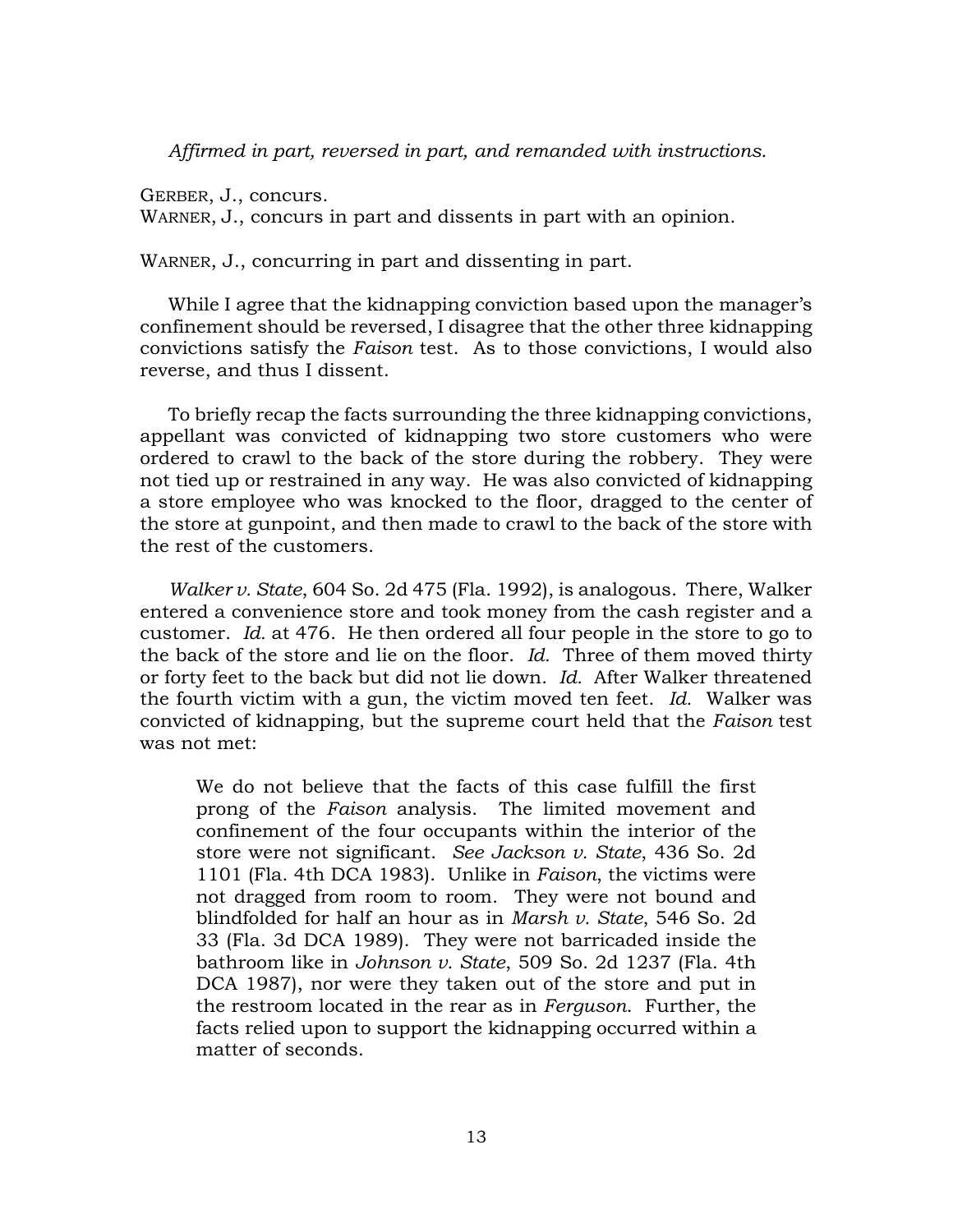*Id.* at 477. I believe that *Walker* requires the reversal of the kidnapping convictions for the two customers ordered to crawl to the back of the store. I do not find that crawling rather than walking makes any difference as to whether the confinement was slight, inconsequential, and incidental to the crime of robbery. Furthermore, at least one of the customers was threatened with a gun in *Walker*,<sup>[1](#page-13-0)</sup> yet the supreme court still found this insufficient to satisfy *Faison*. Therefore, threatening the customers with a gun does not change the *Faison* analysis.

The kidnapping conviction for dragging the employee to the middle of the store also does not satisfy the first prong of *Faison* based upon our prior precedent. In *Russell v. State*, 874 So. 2d 1256 (Fla. 4th DCA 2004), we held that the trial court erred in denying a motion for judgment of acquittal on a kidnapping charge. There, a clerk of a convenience store was outside and saw two robbers approaching. *Id.* at 1257. They were holding a shovel and a machete and yelled at the clerk. *Id.* The clerk backed up and fell. *Id.* They grabbed him and pulled him inside the store to the safe, which he opened. *Id.* The robbers were charged with both robbery and kidnapping. *Id.* At trial, the court denied a motion for judgment of acquittal on the kidnapping charge, and the defendant was convicted of the lesser offense of false imprisonment. *Id.*

On these facts, we held that the court should have granted the motion for judgment of acquittal as to the kidnapping charge, because the evidence did not satisfy the first prong of the *Faison* test. *Id.* We said:

We are unpersuaded by the state's contention that the movement in this case was not slight or inconsequential because the victim was outside of the store and dragged in. We find no logical distinction, in terms of evaluating the nature of the movement under *Faison*, between a case where the defendant moves the victim from one room to another within a building to effectuate a crime and the situation presented in this case.

*Id.* at 1258. Based upon *Russell*, dragging a victim a few feet in the store would constitute slight or inconsequential movement.

The majority mistakenly states that *Russell* was abrogated by *State v. Smith*, 840 So. 2d 987, 989–90 (Fla. 2003), which made the *Faison* test

<span id="page-13-0"></span><sup>1</sup> In the district court opinion, the court noted that Walker threatened all four occupants with a gun. *See Walker v. State*, 585 So. 2d 1107, 1107 (Fla. 2d DCA 1991).